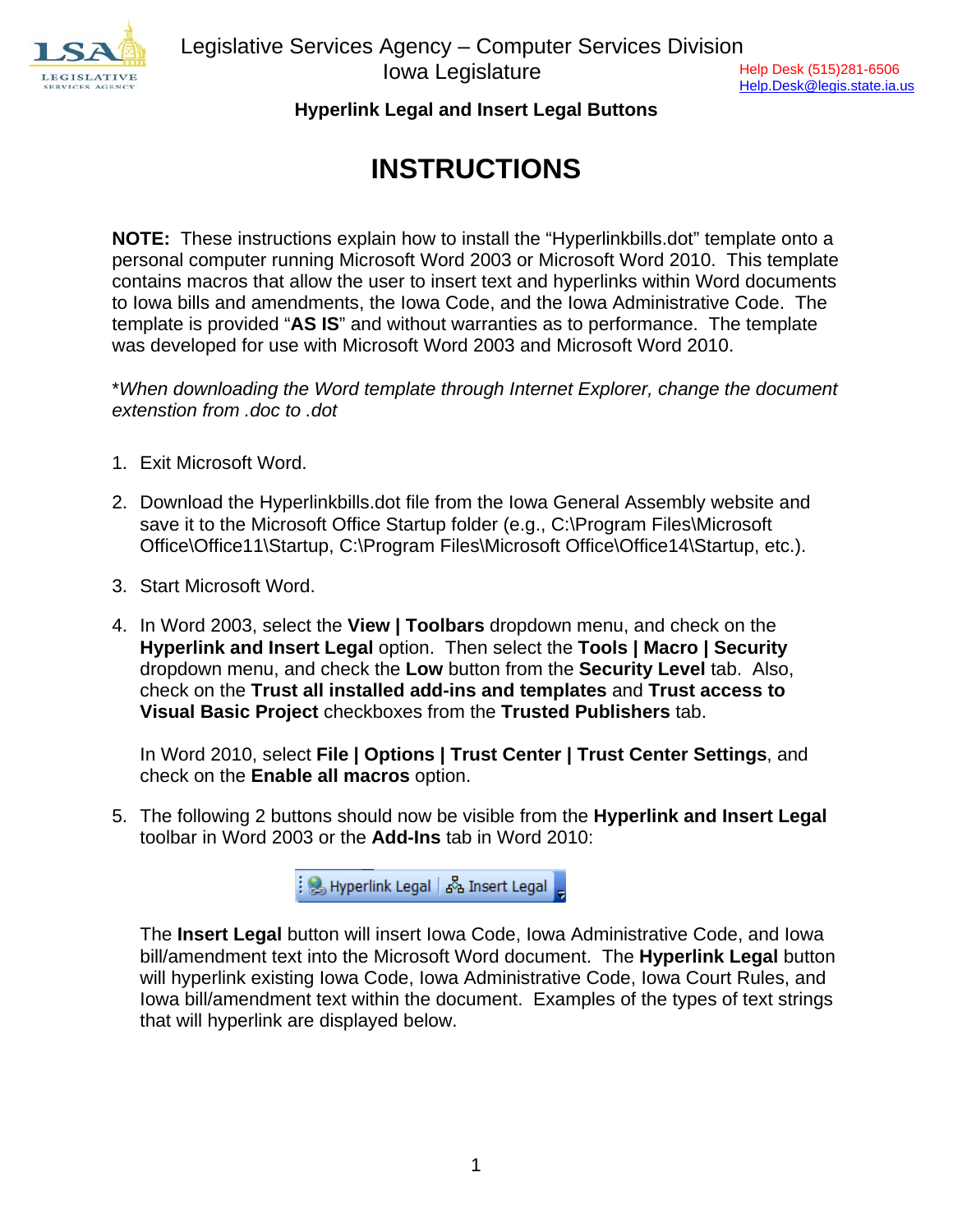## **HYPERLINKED TEXT EXAMPLES**

# *Note: Bill numbers (#) may contain 1-4 digits.*

## **The following may be in all uppercase or all lowercase only**

| S.F.        | # (tab before number) | H.F. $#$ (tab before number) |
|-------------|-----------------------|------------------------------|
| S.F. #      |                       | $H.F. \#$                    |
| $S.R. \#$   |                       | $H.R. \#$                    |
| $S.C.R.$ #  |                       | $H.C.R. \#$                  |
| $S.J.R. \#$ |                       | $H.J.R. \#$                  |
| $S.S.B. \#$ |                       | $H.S.B.$ #                   |

### **The following may be all uppercase, all lowercase, or sentence case**

Senate File # Senate Resolution # Senate Concurrent Resolution # Senate Joint Resolution # Senate Study Bill # House File # House Resolution # House Concurrent Resolution # House Joint Resolution # House Study Bill #

#### **The following may be all uppercase, all lowercase, or mixed case**

ssb #, hsb #, scr #, hcr #, sjr #, hjr #, ssb#, hsb#, scr#, hcr#, sjr#, hjr#, sr #, hr #, sf #, hf #, sr#, hr#, sf#, hf#

#### **Amendments must contain 4 digits and may be in uppercase or lowercase**

S-#### (hyphen before number) S–#### (en dash before number) H-#### (hyphen before number) H–#### (en dash before number)

#### **Iowa Administrative Code references must be in these formats:**

441 IAC 79.1 (rule reference) 441 IAC 79 (chapter reference)

#### **Iowa Code references must be in these formats:**

Iowa Code chapter # Iowa Code Supplement chapter # Iowa Code chapters # and # Iowa Code Supplement chapters # and # Iowa Code section #.# Iowa Code Supplement section #.# Iowa Code sections #.# and #.# Iowa Code Supplement sections #.# and #.#